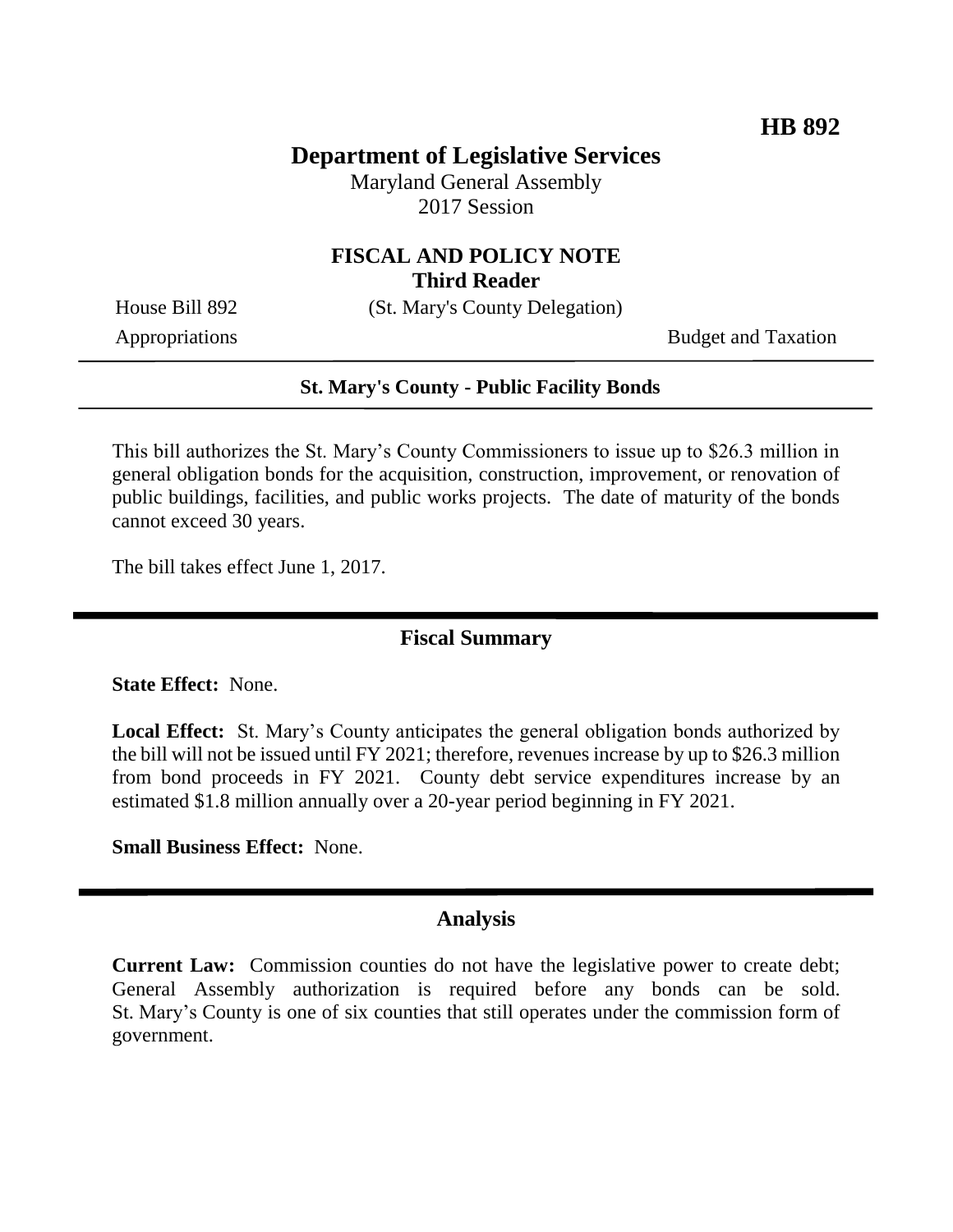**Background:** Since 2008, St. Mary's County has received authorization by the General Assembly to issue up to \$65.0 million in general obligation bonds for public facilities, as shown in **Exhibit 1**.

| <b>Exhibit 1</b><br><b>Bond Authorizations for St. Mary's County</b> |                                 |                             |
|----------------------------------------------------------------------|---------------------------------|-----------------------------|
| <b>Session</b>                                                       | <b>Chapter</b><br><b>Number</b> | <b>Authorized</b><br>Amount |
| 2008                                                                 | Ch. 78                          | \$35.0 million              |
| 2013                                                                 | Ch. 96                          | 30.0 million                |
| <b>Total</b>                                                         |                                 | \$65.0 million              |

St. Mary's County advises it still has \$45.2 million in remaining bond authority from Chapter 78 of 2008 and Chapter 96 of 2013. Of this amount, the county has allocated \$33.5 million toward capital projects approved through fiscal 2017. The county advises the remaining bond authority of \$11.7 million, along with the \$26.3 million authorized by the bill, will be applied toward future projects. **Exhibit 2** shows the planned capital projects in St. Mary's County.

**Local Fiscal Effect:** St. Mary's County anticipates the general obligation bonds authorized by the bill will not be issued until fiscal 2021; therefore, revenues increase by up to \$26.3 million from bond proceeds in fiscal 2021. Annual debt service costs for the bonds total approximately \$1.8 million beginning in fiscal 2021. This estimate is based on a 3.15% interest rate and a 20-year term of maturity. To the extent that the bond issuance, interest rate, or term of maturity deviate from this assumption, expenditures would adjust accordingly.

At the end of fiscal 2015, St. Mary's County had approximately \$133.0 million in total outstanding debt, which represents approximately 1.1% of the county's assessable base and \$1,205 on a per capita basis. The county currently has an AA+ rating from Standard and Poor's, an Aa2 credit rating from Moody's Investors Service, and an AA+ rating from Fitch Ratings.

Information on local debt measures for Maryland counties and Baltimore City can be found in Chapter 9 of the *[Overview of Maryland Local Governments](http://dls.state.md.us/data/polanasubare/polanasubare_intmatnpubadm/polanasubare_intmatnpubadm_annrep/2017---Overview-of-Maryland-Local-Governments---Finances-and-Demographic-Information.pdf)* report. A copy of the report can be found on the Department of Legislative Services website.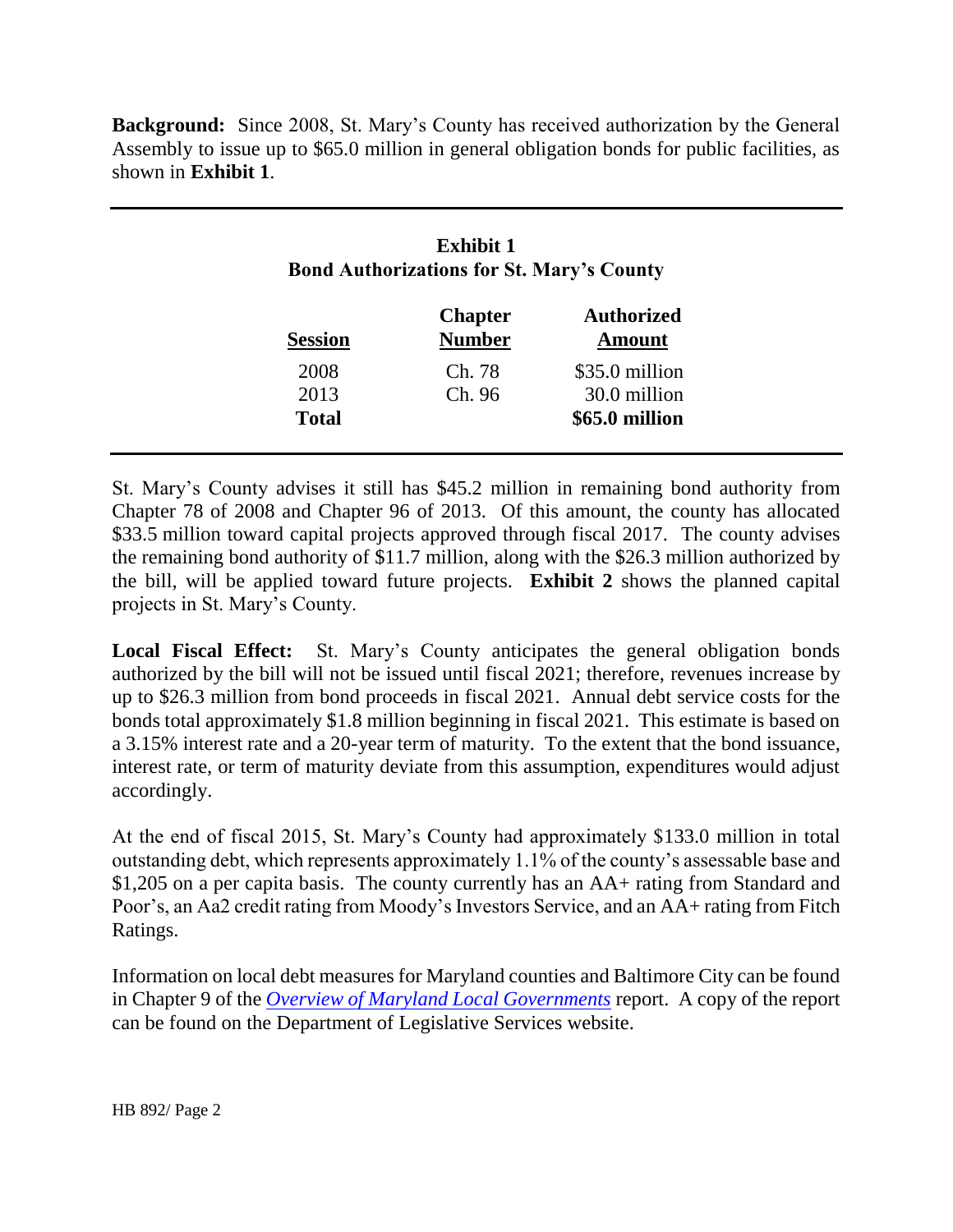# **Exhibit 2 St. Mary's County Bond Authorization Request 2017 Session**

| <b>Project Description</b>                                           | <b>Amount</b> |
|----------------------------------------------------------------------|---------------|
| Leonardtown Library Replacement Facility                             | \$10,194,250  |
| Garvey Senior Center Replacement Facility                            | 5,114,800     |
| <b>Advanced Life Support New Building</b>                            | 2,769,500     |
| <b>Regional Water Quality and Nutrient Removal</b>                   | 1,578,825     |
| FDR Boulevard Extended (MD 4 to Pegg Road)                           | 8,848,520     |
| <b>Asphalt Overlay</b>                                               | 3,250,000     |
| <b>St. Jerome Creek Jetties</b>                                      | 479,838       |
| St. Clement's Island Museum Renovations                              | 101,500       |
| Three Notch Trail – Phase Seven                                      | 295,000       |
| <b>Fairlead Academy Building</b>                                     | 620,000       |
| <b>DSS IT and Warehouse</b>                                          | 3,169,000     |
| Park Hall Elementary School – Partial Roof/HVAC Replacement          | 492,000       |
| Lettie Dent Parking Lot                                              | 895,000       |
| Fire Alarm Replacement Chopticon HS/Great Mills HS                   | 222,000       |
| <b>Total Cost of Projects</b>                                        | \$38,030,233  |
| Less: Estimated Remaining Existing Authority from Chapter 96 of 2013 | 11,661,296    |
| <b>Total Estimated Bond Authority Required</b> <sup>1</sup>          | \$26,368,937  |

HS: high school HVAC: heating, ventilation, and air conditioning

<sup>1</sup>After accounting for the county's estimated remaining existing bond authority from Chapter 96 of 2013, the total estimated additional bond authority required to fund the above capital projects is estimated to be \$26,368,937; however, the bill limits the county's new bond authorization to \$26,300,000.

Source: St. Mary's County Government

# **Additional Information**

### **Prior Introductions:** None.

**Cross File:** SB 736 (Senator Waugh) - Budget and Taxation.

**Information Source(s):** St. Mary's County; Department of Legislative Services

HB 892/ Page 3